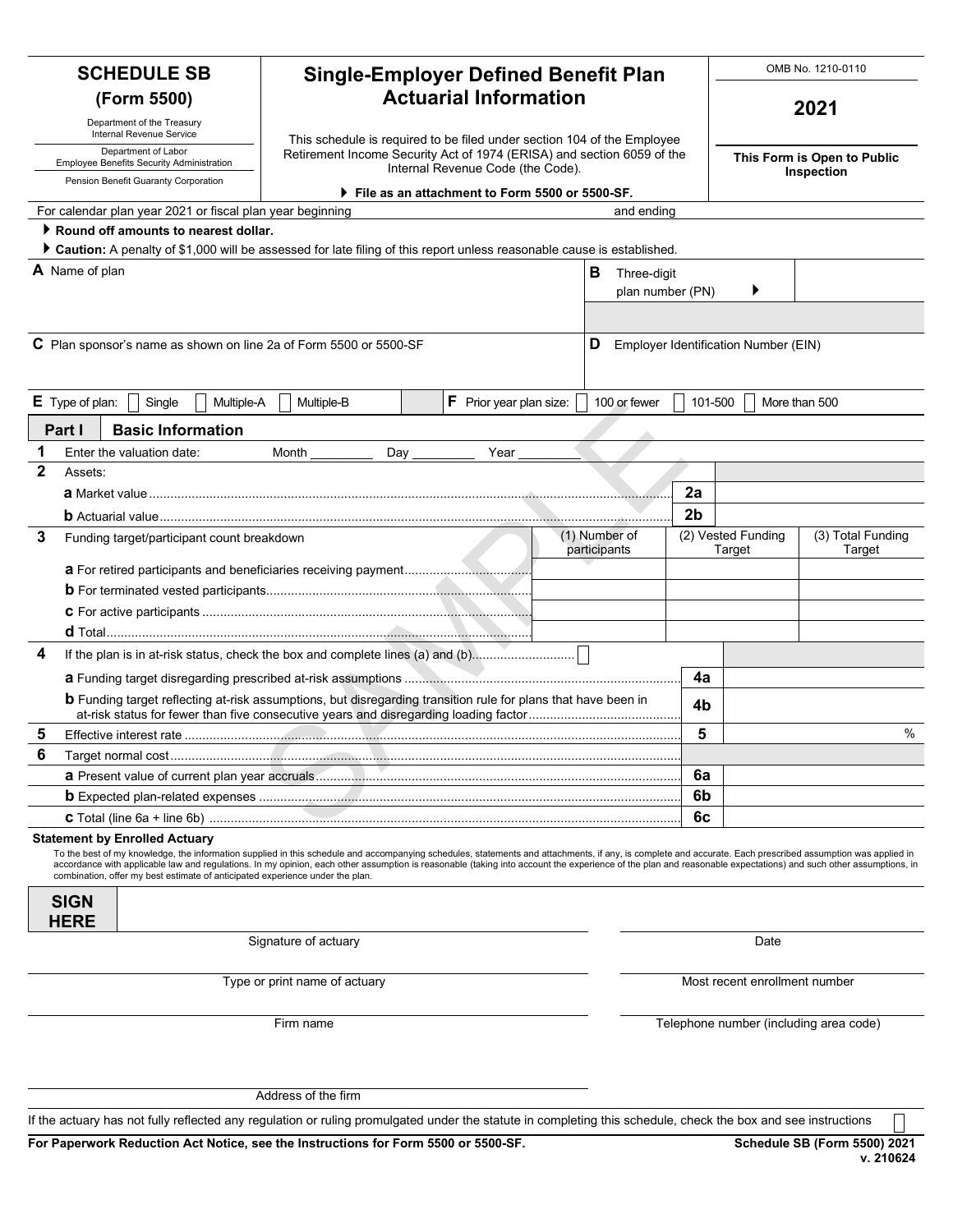|--|--|

| <b>Beginning of Year Carryover and Prefunding Balances</b><br>Part II                                                                |                                                                                                                                                          |                       |                                               |  |                                                                                          |                             |          |  |                    |                        |           |                    |  |   |
|--------------------------------------------------------------------------------------------------------------------------------------|----------------------------------------------------------------------------------------------------------------------------------------------------------|-----------------------|-----------------------------------------------|--|------------------------------------------------------------------------------------------|-----------------------------|----------|--|--------------------|------------------------|-----------|--------------------|--|---|
|                                                                                                                                      |                                                                                                                                                          | (a) Carryover balance |                                               |  |                                                                                          |                             |          |  |                    | (b) Prefunding balance |           |                    |  |   |
| 7                                                                                                                                    | Balance at beginning of prior year after applicable adjustments (line 13 from prior                                                                      |                       |                                               |  |                                                                                          |                             |          |  |                    |                        |           |                    |  |   |
|                                                                                                                                      |                                                                                                                                                          |                       |                                               |  |                                                                                          |                             |          |  |                    |                        |           |                    |  |   |
| 8                                                                                                                                    | Portion elected for use to offset prior year's funding requirement (line 35 from prior                                                                   |                       |                                               |  |                                                                                          |                             |          |  |                    |                        |           |                    |  |   |
| 9                                                                                                                                    |                                                                                                                                                          |                       |                                               |  |                                                                                          |                             |          |  |                    |                        |           |                    |  |   |
| 10                                                                                                                                   |                                                                                                                                                          |                       |                                               |  |                                                                                          |                             |          |  |                    |                        |           |                    |  |   |
| 11                                                                                                                                   | Prior year's excess contributions to be added to prefunding balance:                                                                                     |                       |                                               |  |                                                                                          |                             |          |  |                    |                        |           |                    |  |   |
|                                                                                                                                      |                                                                                                                                                          |                       |                                               |  |                                                                                          |                             |          |  |                    |                        |           |                    |  |   |
|                                                                                                                                      | $b(1)$ Interest on the excess, if any, of line 38a over line 38b from prior year<br>Schedule SB, using prior year's effective interest rate of ________% |                       |                                               |  |                                                                                          |                             |          |  |                    |                        |           |                    |  |   |
| b(2) Interest on line 38b from prior year Schedule SB, using prior year's actual                                                     |                                                                                                                                                          |                       |                                               |  |                                                                                          |                             |          |  |                    |                        |           |                    |  |   |
|                                                                                                                                      | C Total available at beginning of current plan year to add to prefunding balance                                                                         |                       |                                               |  |                                                                                          |                             |          |  |                    |                        |           |                    |  |   |
|                                                                                                                                      |                                                                                                                                                          |                       |                                               |  |                                                                                          |                             |          |  |                    |                        |           |                    |  |   |
|                                                                                                                                      |                                                                                                                                                          |                       |                                               |  | 12 Other reductions in balances due to elections or deemed elections                     |                             |          |  |                    |                        |           |                    |  |   |
|                                                                                                                                      |                                                                                                                                                          |                       |                                               |  | 13 Balance at beginning of current year (line 9 + line 10 + line 11d – line 12)          |                             |          |  |                    |                        |           |                    |  |   |
|                                                                                                                                      | Part III                                                                                                                                                 |                       |                                               |  |                                                                                          |                             |          |  |                    |                        |           |                    |  |   |
|                                                                                                                                      | <b>Funding Percentages</b><br>14                                                                                                                         |                       |                                               |  |                                                                                          |                             |          |  |                    |                        |           | %                  |  |   |
|                                                                                                                                      |                                                                                                                                                          |                       |                                               |  |                                                                                          |                             |          |  |                    |                        |           | 15                 |  | % |
| 16                                                                                                                                   | Prior year's funding percentage for purposes of determining whether carryover/prefunding balances may be used to reduce current<br>16                    |                       |                                               |  |                                                                                          |                             |          |  |                    |                        |           |                    |  |   |
|                                                                                                                                      | 17                                                                                                                                                       |                       |                                               |  |                                                                                          |                             |          |  |                    |                        | %<br>$\%$ |                    |  |   |
|                                                                                                                                      | Part IV                                                                                                                                                  |                       | <b>Contributions and Liquidity Shortfalls</b> |  |                                                                                          |                             |          |  |                    |                        |           |                    |  |   |
|                                                                                                                                      |                                                                                                                                                          |                       |                                               |  | <b>18</b> Contributions made to the plan for the plan year by employer(s) and employees: |                             |          |  |                    |                        |           |                    |  |   |
|                                                                                                                                      | (a) Date                                                                                                                                                 |                       | (b) Amount paid by                            |  | (c) Amount paid by                                                                       |                             | (a) Date |  | (b) Amount paid by |                        |           | (c) Amount paid by |  |   |
|                                                                                                                                      | (MM-DD-YYYY)                                                                                                                                             |                       | employer(s)<br>employees                      |  |                                                                                          | (MM-DD-YYYY)<br>employer(s) |          |  |                    |                        | employees |                    |  |   |
|                                                                                                                                      |                                                                                                                                                          |                       |                                               |  |                                                                                          |                             |          |  |                    |                        |           |                    |  |   |
|                                                                                                                                      |                                                                                                                                                          |                       |                                               |  |                                                                                          |                             |          |  |                    |                        |           |                    |  |   |
|                                                                                                                                      |                                                                                                                                                          |                       |                                               |  |                                                                                          |                             |          |  |                    |                        |           |                    |  |   |
|                                                                                                                                      |                                                                                                                                                          |                       |                                               |  |                                                                                          |                             |          |  |                    |                        |           |                    |  |   |
|                                                                                                                                      |                                                                                                                                                          |                       |                                               |  |                                                                                          |                             |          |  |                    |                        |           |                    |  |   |
|                                                                                                                                      |                                                                                                                                                          |                       |                                               |  |                                                                                          |                             |          |  |                    |                        |           |                    |  |   |
|                                                                                                                                      | Totals $\blacktriangleright$<br>18(b)<br>18(c)                                                                                                           |                       |                                               |  |                                                                                          |                             |          |  |                    |                        |           |                    |  |   |
| 19 Discounted employer contributions - see instructions for small plan with a valuation date after the beginning of the year:<br>19a |                                                                                                                                                          |                       |                                               |  |                                                                                          |                             |          |  |                    |                        |           |                    |  |   |
| 19 <sub>b</sub>                                                                                                                      |                                                                                                                                                          |                       |                                               |  |                                                                                          |                             |          |  |                    |                        |           |                    |  |   |
| 19 <sub>c</sub><br>C Contributions allocated toward minimum required contribution for current year adjusted to valuation date        |                                                                                                                                                          |                       |                                               |  |                                                                                          |                             |          |  |                    |                        |           |                    |  |   |
| 20 Quarterly contributions and liquidity shortfalls:                                                                                 |                                                                                                                                                          |                       |                                               |  |                                                                                          |                             |          |  |                    |                        |           |                    |  |   |
|                                                                                                                                      |                                                                                                                                                          |                       |                                               |  |                                                                                          |                             |          |  |                    | Yes                    | No        |                    |  |   |
|                                                                                                                                      |                                                                                                                                                          |                       |                                               |  |                                                                                          |                             |          |  |                    | Yes                    | No        |                    |  |   |
|                                                                                                                                      |                                                                                                                                                          |                       |                                               |  | C If line 20a is "Yes," see instructions and complete the following table as applicable: |                             |          |  |                    |                        |           |                    |  |   |
|                                                                                                                                      |                                                                                                                                                          |                       |                                               |  | Liquidity shortfall as of end of quarter of this plan year                               |                             |          |  |                    |                        |           |                    |  |   |
| $(1)$ 1st<br>2nd<br>3rd<br>(2)<br>(3)                                                                                                |                                                                                                                                                          |                       |                                               |  |                                                                                          |                             |          |  | (4)<br>4th         |                        |           |                    |  |   |
|                                                                                                                                      |                                                                                                                                                          |                       |                                               |  |                                                                                          |                             |          |  |                    |                        |           |                    |  |   |